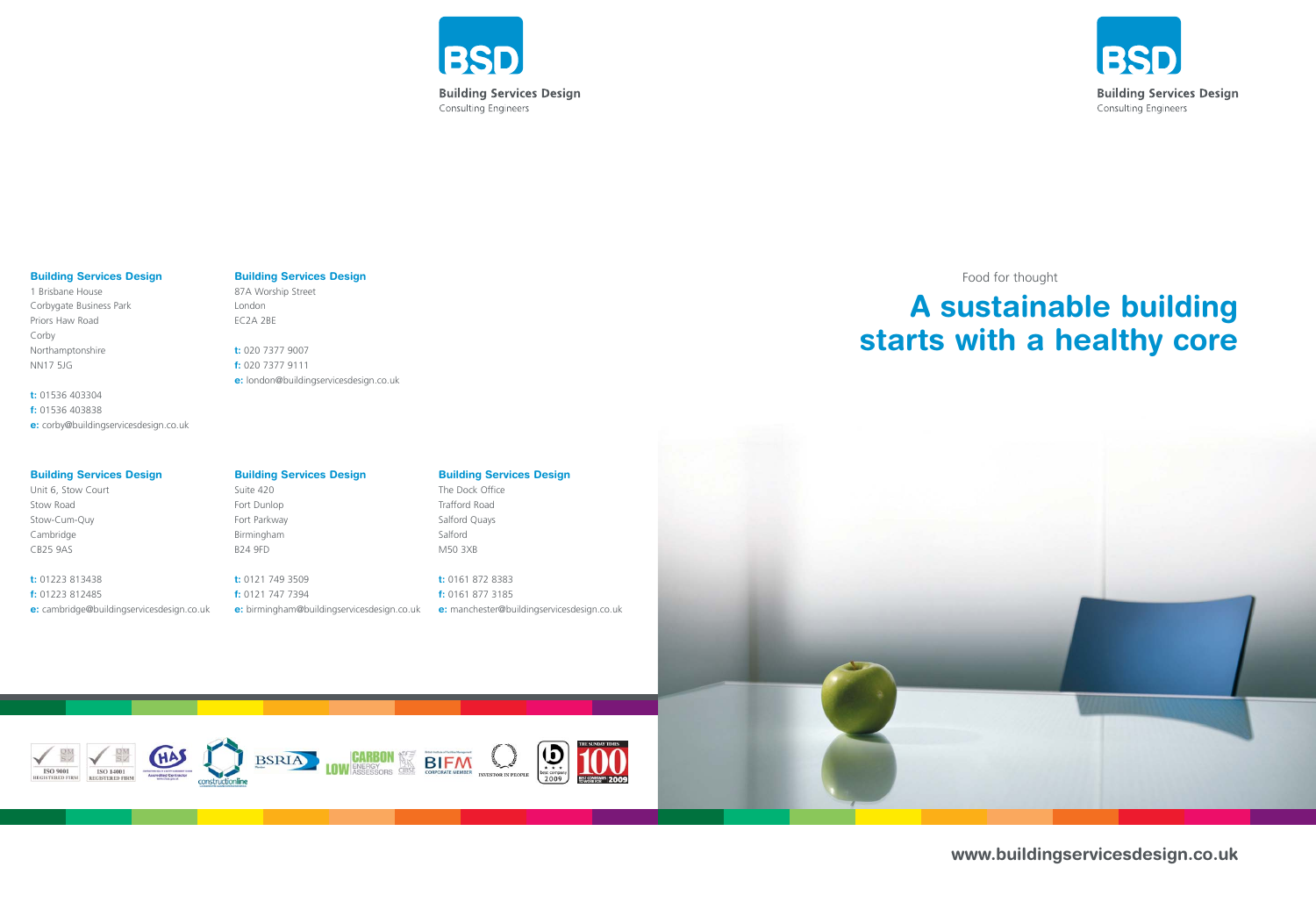## **Planting a sustainable future**



At BSD, we work with you to plan and design the working functions of your building. As experienced mechanical and electrical services consultants we work on projects from feasibility stage to completion with architects and professional bodies, design and build projects for contractors, and directly with end users. We use the latest technologies to create the ideal systems for you that meet the project brief.

New build or heritage, many buildings are now subject to stringent energy legislation, such as Part L and BREEAM.

**66**<br>and c<br>has h<br>we're **" BSD's part in the design and construction of the new site has helped us to ensure that we're creating something sustainable that fits with our vision for the future of the college. It was important to us that the buildings are as environmentally friendly as possible, and BSD has been instrumental in helping us to achieve just that.**

We have extensive experience of delivering sustainable solutions that have reduced CO2 emissions significantly. Our work has cut the running costs of existing buildings and new buildings have achieved 'Excellent' BREEAM ratings.

**66**<br>and p<br>They<br>to des **BSD provided a complete and professional design service. They have an innovative approach to design, incorporating value engineering solutions, IT, quality systems, safety management, and environmental awareness. They are team players that have the ability to work within time constraints.**

> Trevor Smith. Head of Facilities and Estates, Cambridge Regional College.



Kevan Keelan. Regional Manager, Lorne Stewart.



**Building Services Design** Consulting Engineers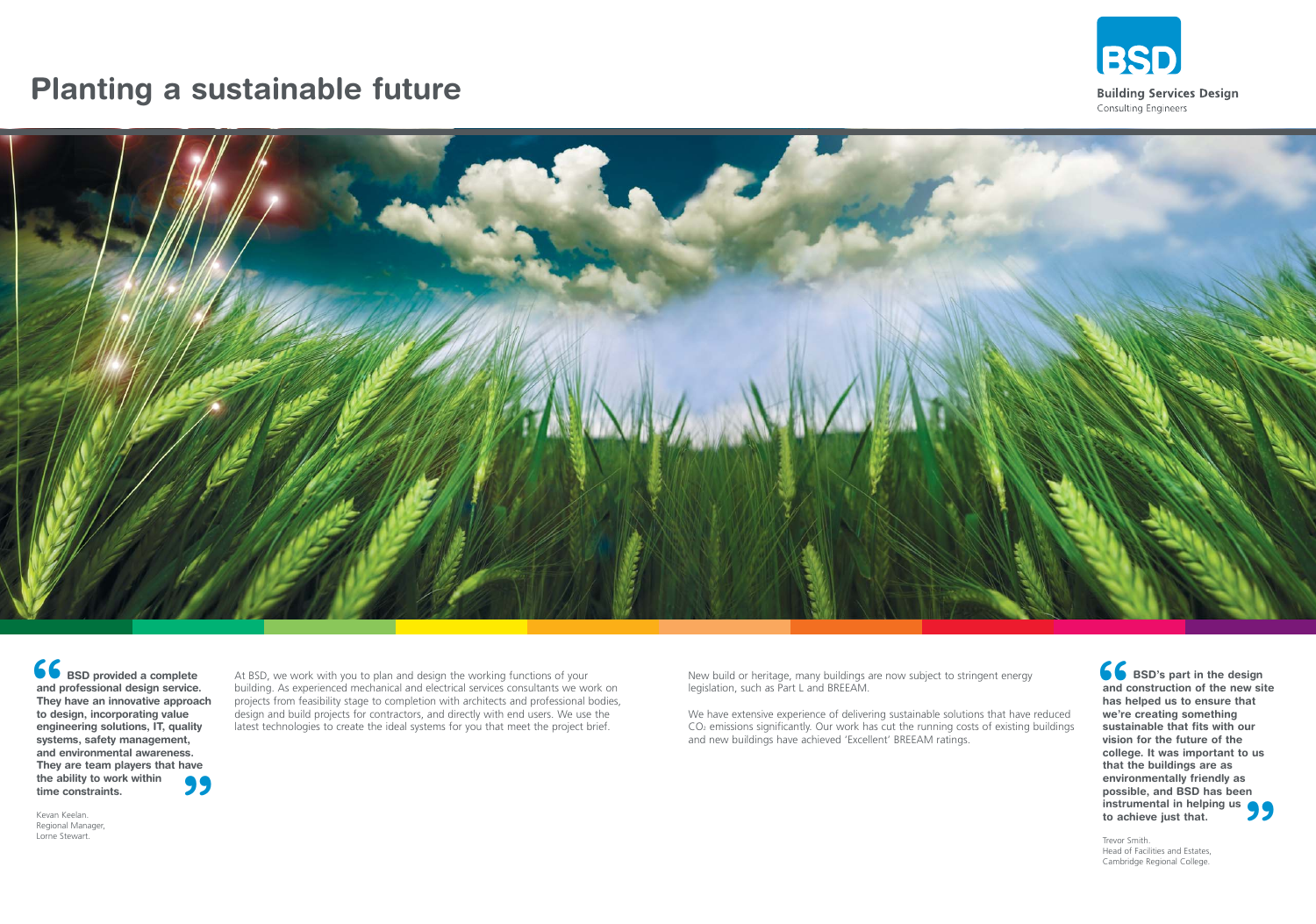Established in 1991, BSD has sustained continual growth to become one of the UK's top 50 mechanical and electrical consultancies. Our staffing levels are fast approaching three figures across strategically located offices in Cambridge, London, Manchester, Birmingham and Corby to date.

Our staff, who range from graduate trainees to long-serving Chartered members, receive continuous personal development and training. They are all experienced, qualified professionals who are passionate in delivering the best quality service and support to our clients.

We are proactive in our approach to encourage a team environment with architects, surveyors, project managers, and parties involved in all phases of construction, to provide seamless services to our clients.



**Building Services Design** Consulting Engineers

**66**<br>
comp<br>
contr<br>
desig **" BSD has provided a comprehensive and valuable contribution to the successful design process for the recent refurbishment project at the British Antarctic Survey in Cambridge. They have been positive, proactive and approachable throughout and it has been a pleasure working with them.**

Our priority is to ensure our clients achieve their aims. Our approach brings flexibility, creativity, collaborative working, sound partnerships, in-depth consultations and a customer focused attitude to each project.

**66**<br>drawi<br>const<br>Schoo **will be ready for occupancy <br>
<b>On schedule.**<br>
Maurice Thorp.<br>
M&E Manager,<br>
Shanbard Construction Ltd. **The accuracy of BSD drawings has meant that the construction of the new St Marys School is progressing well and on schedule.**

## **A blossoming business**



David Hills. Director, R H Partnership Architects.

Maurice Thorp. M&E Manager, Shepherd Construction Ltd.